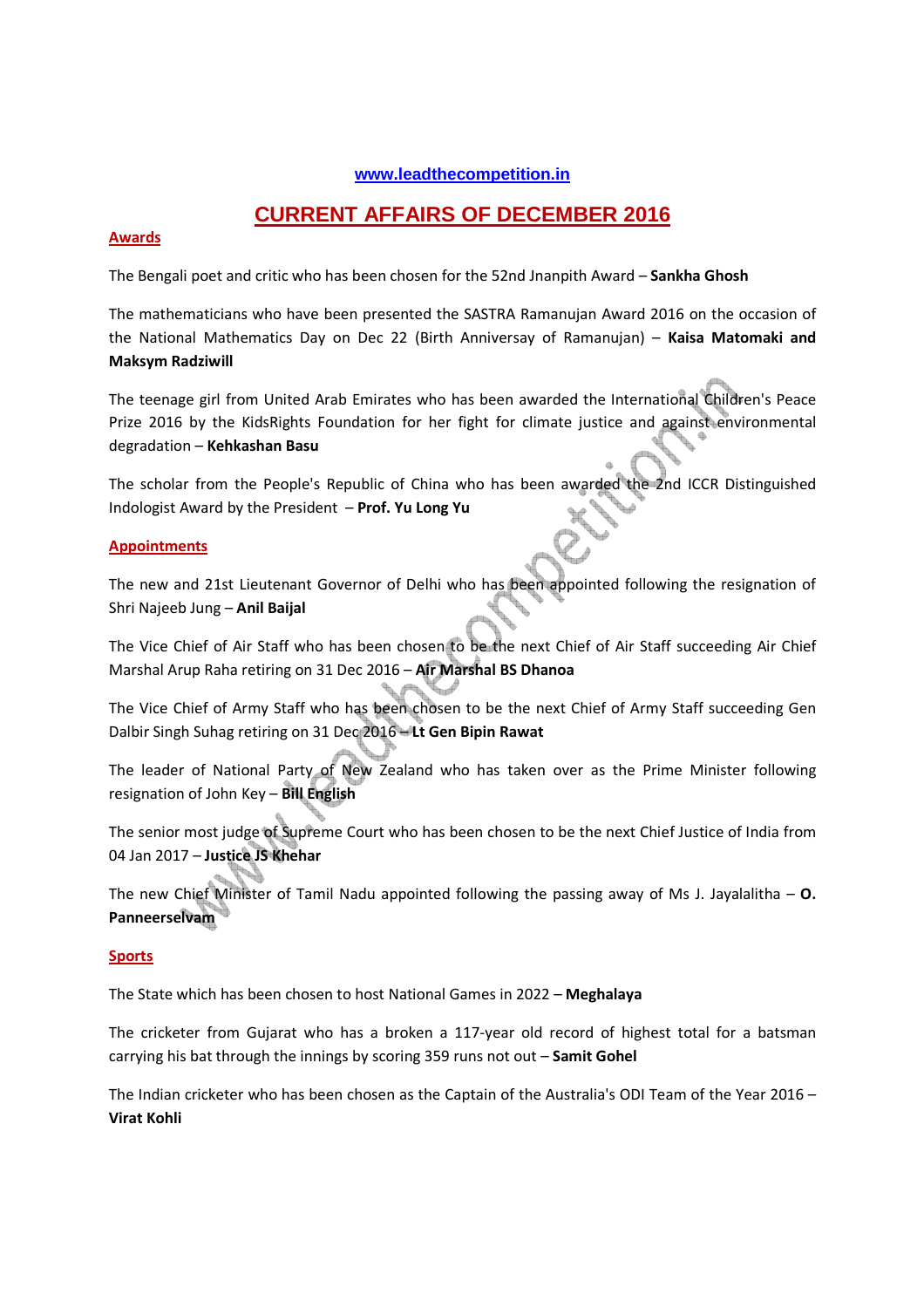The Tanzanian professional boxer whom Indian boxer Vijender Singh defeated to retain his WBO Asia-Pacific Super Middleweight title – **Francis Cheka**

The team which has won the 2016 Indian Super League football tournament defeating Kerala Blasters in the finals – **Atletico de Kolkata** 

The team India defeated in the finals to win the Hockey Junior World Cup tournament 2016 held in Lucknow – **Belgium**

The Portuguese footballer who has been awarded the Ballon d'Or Award for the fourth time in his career – **Cristiano Ronaldo**

The Ethiopian athlete who has been awarded the 2016 World Athlete of the Year (Female) by the International Association of Athletic Federation – **Almaz Ayana**

The Jamaica athlete who has been awarded the 2016 World Athlete of the Year (Male) by the International Association of Athletic Federation – **Usain Bolt**

The team India defeated in the finals to win the Women's Asia Cup T20 cricket tournament in Thailand – **Pakistan**

The Norwegian chess player who has won the World Chess Championship title defeating Russian player Sergey Kajakin in a tie break – **Magnus Carlsen**

# **Defence**

The 120 kg. class smart weapon, developed by DRDO, and capable of engaging ground targets up to a range of 100 kms successfully test fired in Chandipur – **SAAW (Smart Anti-Airfield Weapon)**

The seventh edition of joint military exercise between the Indian Army and Maldives National Defence Force being held from 15 to 28 Dec 16 at Kadhdhoo, Laamu Atoll, Maldives is named – **EKUVERIN**

The ninth edition of annual bilateral maritime exercise between Indian Navy and Russian Navy being conducted in Bay of Bengal from 14 to 21 Dec is named – **INDRA NAVY-16**

The 2016 edition of the annual bilateral maritime exercise between the Indian Navy and the Royal Navy (United Kingdom) being held from 05 - 16 Dec 16 at Mumbai and Goa is named – **Exercise Konkan**

# **Persons – India**

The former Chief Minister of Madhya Pradesh who passed away on 28 Dec 2016 – **Sundar Lal Patwa**

The renowned painter, instrumental in designing the National Emblem, who passed away on December 25 – **Dinanath Bhargava**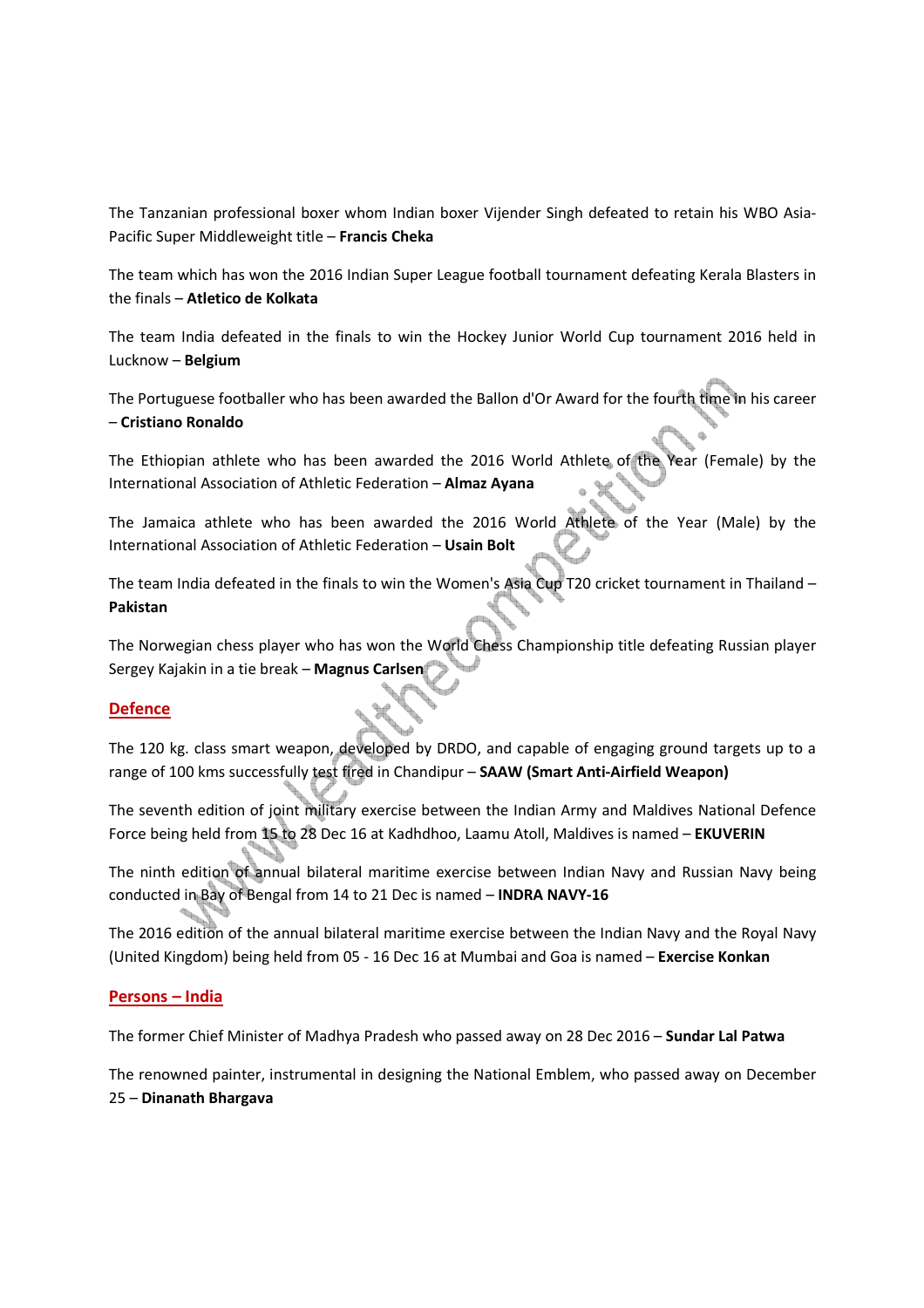The bollywood actress who has been chosen to as the PETA Person of the Year 2016 for promoting the rescue of homeless dogs and cats – **Sunny Leone**

The noted Gandhian, environmentalist and author of the book Aaj bhi khade hai Talaab who passed away on 19 Dec 2016 – **Anupam Mishra**

The Union Cabinet minister who has been included in the Global Thinkers 2016 (Decision Makers) by the American magazine Foreign Policy – **Sushma Swaraj** 

The Indian film actress who has been appointed UNICEF's Global Goodwill Ambassador – **Priyanka Chopra**

The noted Tamil actor, editor, political satirist, film director and founder editor of Thuglak magazine who passed away on 07 Dec 2016 – **Cho Ramaswamy (Srinivas Iyer)**

The 13 member Committee of Chief Ministers constituted by the Central Govt to promote digital payment systems to promote transparency, financial inclusion and also prepare a roadmap in this regard is headed by – **Chandrababu Naidu** 

# **Persons – World**

The contestant from Puerto Rico who has been crowned Miss World 2016 at the beauty pageant held in Oxon Hill, Maryland, USA – **Stephanie Del Valle**

The person at the top of Forbes World's Most Powerful people with the Indian Prime Minister at position #9 – **Vladimir Putin**

The American aviator, astronaut and senator who became the first from his country to orbit the earth in 1962, who passed away on 08 Dec 2016 – **John Glenn**

The new Prime Minister of France named following the resignation of Manuel Valls on 06 Dec 2016 – **Bernard Cazeneuve**

TIME's Person of the Year 2016 – **Donald Trump**

The Prime Minister of New Zealand who has announced his decision to resign after being in office for 8 years – **John Key** 

# **Places**

The State which has launched malaria elimination scheme 'Daman' in eight of its districts – **Odisha**

The place in Punjab where foundation stone laying ceremony for setting up the first Second Generation (2G) Ethanol Bio-refinery in India is being held on 25th December, 2016 with an approximate investment of Rs 600 crores by Hindustan Petroleum Corporation Limited (HPCL) – **Village Tarkhanwala, Bathinda**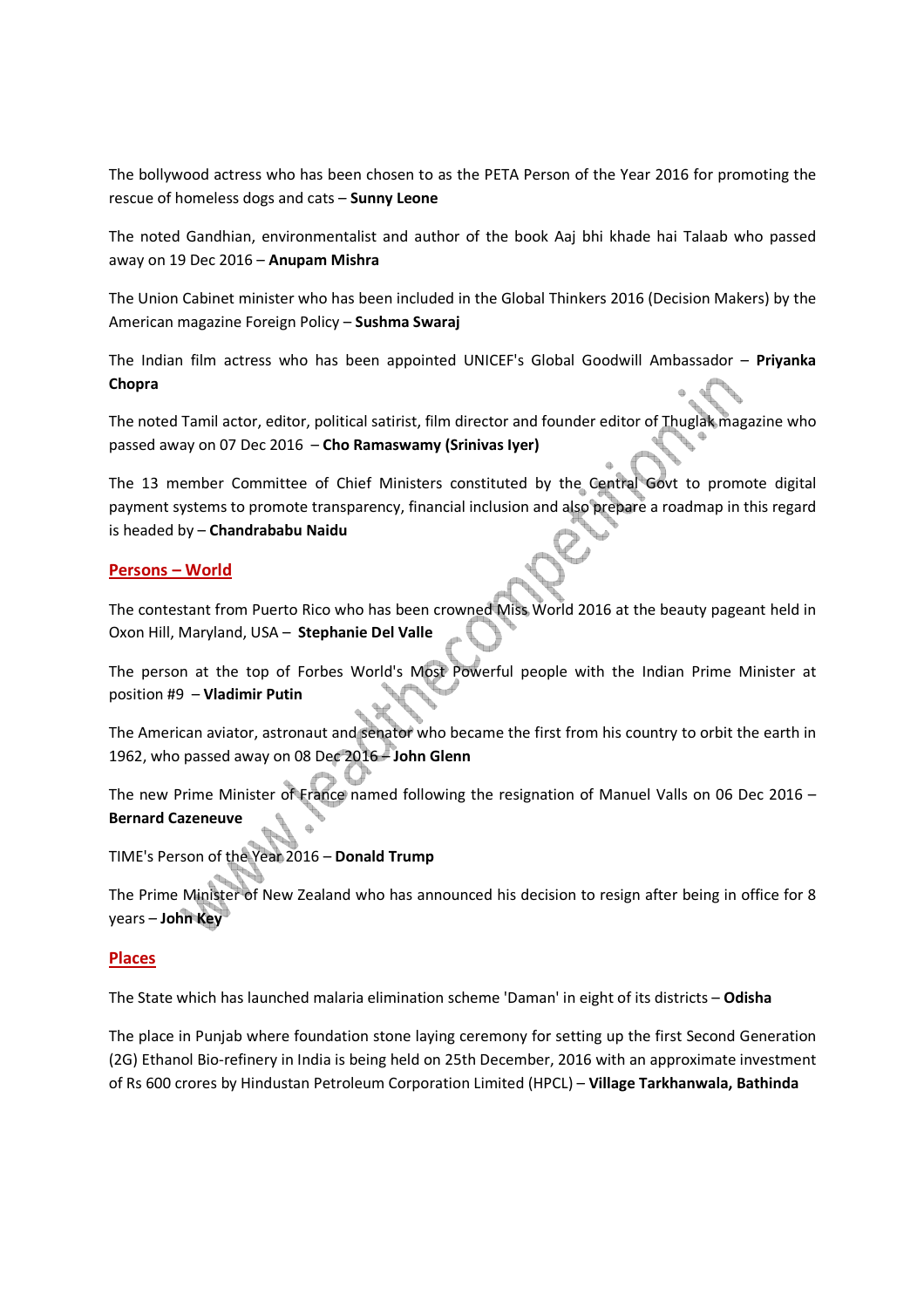The city in which North Eastern Institute of Ayurveda and Homoeopathy (NEIAH), was formally inaugurated by the Minister of State for AYUSH Shri Shripad Yesso Naik – **Shillong**

The State which has banned illegal Sharia courts functioning in the premises of mosques in the State – **Tamil Nadu**

The place in Uttarakhand where a statue of renowned Tamil poet and philosopher Thiruvalluvar was unveiled by the Chief Minister Harish Rawat – **Haridwar**

The venue of multidisciplinary Serendipity Arts Festival to be held from 16 to 23 Dec 2016 – **Goa**

The State which has banned carrying of arms at wedding functions after several incidents of celebratory firing has resulted in loss of lives – **Haryana**

The city in Uttar Pradesh where the Prime Minister Narendra Modi laid the foundation stone of India's first Indian Institute of Skills – **Kanpur**

The country which has demonetized its highest denomination of 100 bolivar banknotes to curb mafia hoardings – **Venezuela**

The country with which India has signed a \$700 million deal for the supply of M777 ultra-light howitzers manufactured by BAE Systems – **USA**

The places in Uttar Pradesh between which Asia's first and longest cycle highway (207 km) was recently inaugurated – **Etawah and Agra**

# **Space News**

The first mini-satellite of China dedicated to carbon dioxide detection and monitoring launched using a Long March-2D (Chang Zheng-2D) launch vehicle from Jiuquan Satellite Launch Center is named -**TanSat**

The first of second generation weather satellites launched by China from Xichang Satellite Launch Centre in southwest China`s Sichuan Province is named – **Fengyun-4**

# **Technology**

The mobile app for the Unified Payment Interface which will be common for all banks and financial institutions, launched by the Prime Minister Shri Narendra Modi is named – **BHIM (Bharat Interface for Mobile)** 

The App launched by Govt of India to track progress on household electrification in 6 lakh villages, with more than 15 lakh habitations having 17 crore people is named – **Garv-II**

The TV channel launched by Ministry of Electronics and Information Technology (MeiTY) to promote digital transactions is named – **DigiShala**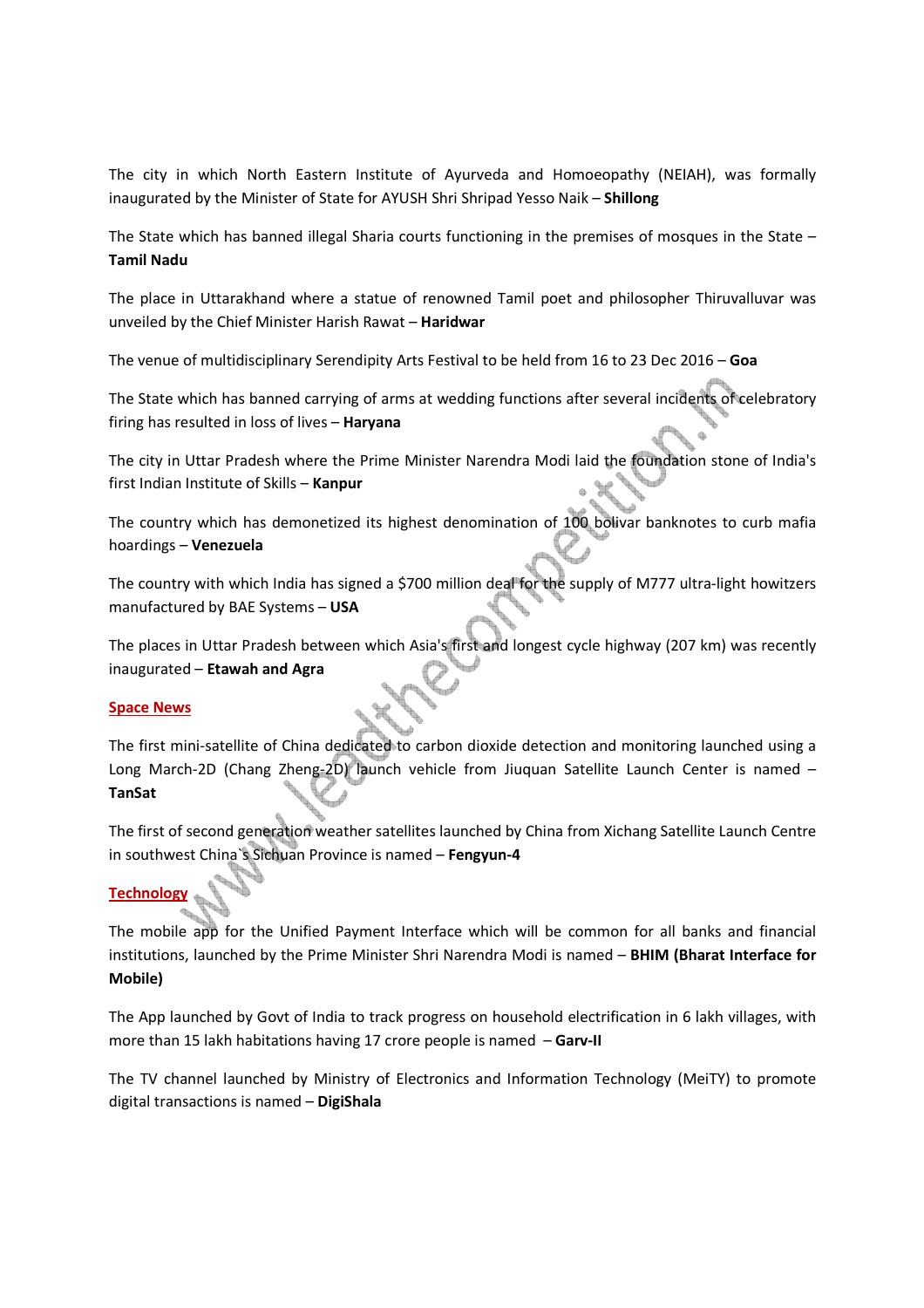### **Miscellaneous**

The IVRS number launched by the DoT in Delhi, Mumbai, Punjab, UP, Uttarakhand, Maharashtra and Goa to address the problem of call drops – **1955**

The theme of National Consumer Day 2016 observed on December 24 – **Alternate Consumer Disputes Redressal**

The Merriam Webster Word of the Year 2016 (definition in the dictionary: marked by the intense irrational reality of a dream) – **Surreal**

The rank of India in the Global Wind Power Capacity status released by Global Wind Energy Council for the year 2015 – **4th**

The national newspaper for senior citizen published by Harikrit Publishers, Delhi, the first issue of which was released by the Union Minister for Social Justice and Empowerment, Shri Thaawarchand Gehlot – **Saanjhi Saanjh**

The stations between which the first Humsafar clan of trains (fully Air Conditioned 3 AC service having facility GPS based Passenger Information System, Passenger announcement System, fire and smoke detection and suppression system, CCTVs, integrated Braille display, Fire retardant curtains, etc.) was flagged off by the Rail Minister – **Gorakhpur to Anand Vihar**

The language which has been ranked as the most powerful by the Power Language Index 2016 published by World Economic Forum (Hindi has been ranked 10th) – **English**

The mind-body discipline based on ancient Indian philosophy which has been inscribed by the UNESCO in its list of Intangible Cultural Heritage – **Yoga**

The Govt bank whose merger with State Bank of India has been approved by the Competition Commission of India – **Bhartiya Mahila Bank** 

| <b>Important Days of December</b> |  |
|-----------------------------------|--|
|                                   |  |

 $\sim$ 

| World AIDS Day: 01.12.2016<br>Launched by: World Health Organisation<br>Theme: Hands up for #HIVPrevention                                                                                  | <b>International Day of Persons with Disabilities:</b><br>03.12.2016<br>Established by: United Nations Organisation                                                                                                                                                                        |
|---------------------------------------------------------------------------------------------------------------------------------------------------------------------------------------------|--------------------------------------------------------------------------------------------------------------------------------------------------------------------------------------------------------------------------------------------------------------------------------------------|
| First Observed in: 1988                                                                                                                                                                     | Theme: Achieving 17 Goals for the Future We Want<br>First Observed in: 1992                                                                                                                                                                                                                |
| International Volunteer Day: 05 December 2016<br><b>Established by: United Nations General</b><br>Assembly<br>Theme: Global Applause - Give Volunteers a<br>Hand<br>First Observed in: 1986 | World Soil Day: 05 December 2016<br>First launched by: International Union of Soil<br>Sciences (2002)<br>Endorsed by: Food and Agricultural Organisation<br>$($ Jun 2013 $)$<br>Accepted by: United Nations General Assembly (Dec<br>2013)<br>Theme: Soil and Pulses, a Symbiosis for Life |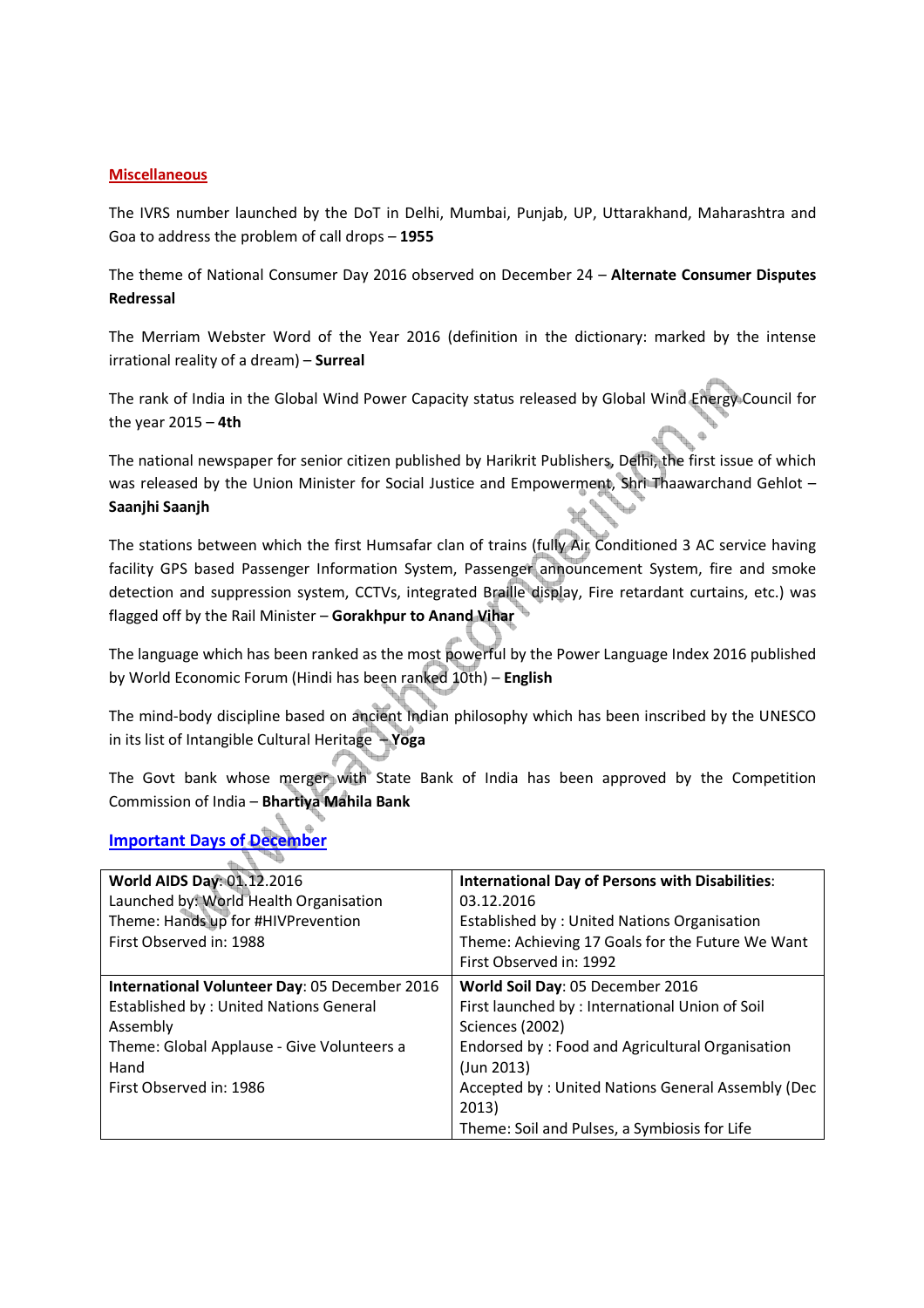| International Anti Corruption Day: 09.12.2016 | United Nations Human Rights Day: 10.12.2016     |
|-----------------------------------------------|-------------------------------------------------|
| <b>Established by: United Nations General</b> | Established by: United Nations General Assembly |
| Assembly                                      | Theme: Stand up for someone's rights today      |
| Theme: United against corruption for          | First Observed in: 1948                         |
| development, peace and security               |                                                 |
| First Observed in: 2003                       |                                                 |
|                                               |                                                 |

# **Abbreviations in News**

WIFEX: Winter Fog Experiment

UPI: United Payments Interface

SAAW: Smart Anti-Airfield Weapon

BHIM: Bharat Interface for Mobile

#### **ICC AWARDS 2016**

ICC Cricketer of the Year (Sir Garfield Sobers Trophy) – **Ravichandran Ashwin** (India)

ICC Test Cricketer of the Year – **Ravichandran Ashwin** (India)

ICC ODI Cricketer of the Year – **Quinton de Kock** (South Africa)

ICC Women's ODI Cricketer of the Year – **Suzie Bates** (New Zealand)

ICC Women's T20I Cricketer of the Year – **Suzie Bates** (New Zealand)

ICC T20 Performance of the Year – **Carlos Brathwaite** (West Indies ) (34 not out, 10 balls, 1x4, 4x6, ICC WT20 India 2016 final v England, Kolkata)

ICC Emerging Cricketer of the Year – **Mustafizur Rahman** (Bangladesh)

ICC Associate/Affiliate Cricketer of the Year – **Mohammad Shahzad** (Afghanistan)

ICC Spirit of Cricket Award – **Misbah-ul-Haq** (Pakistan)

ICC Umpire of the Year (David Shepherd Trophy) – **Marais Erasmus**

#### **Release of Commemorative Postage Stamps**

Department of Posts has released a special stamp cover on freedom fighter Shri Gaya Prasad Katiyar. Gaya Prasad Katiyar was born at Jagadishpur (UP). He joined Hindustan Socialist Republican Association in 1925 and got connected with Chandra Shekhar Azad and Bhagat Singh. Later he participated on Lahore Conspiracy Case and was arrested from Saharanpur in 1929. He joined the hunger strike at Lahore Jail with his co prisoners. Later he was transported to Cellular jail in Andaman and again he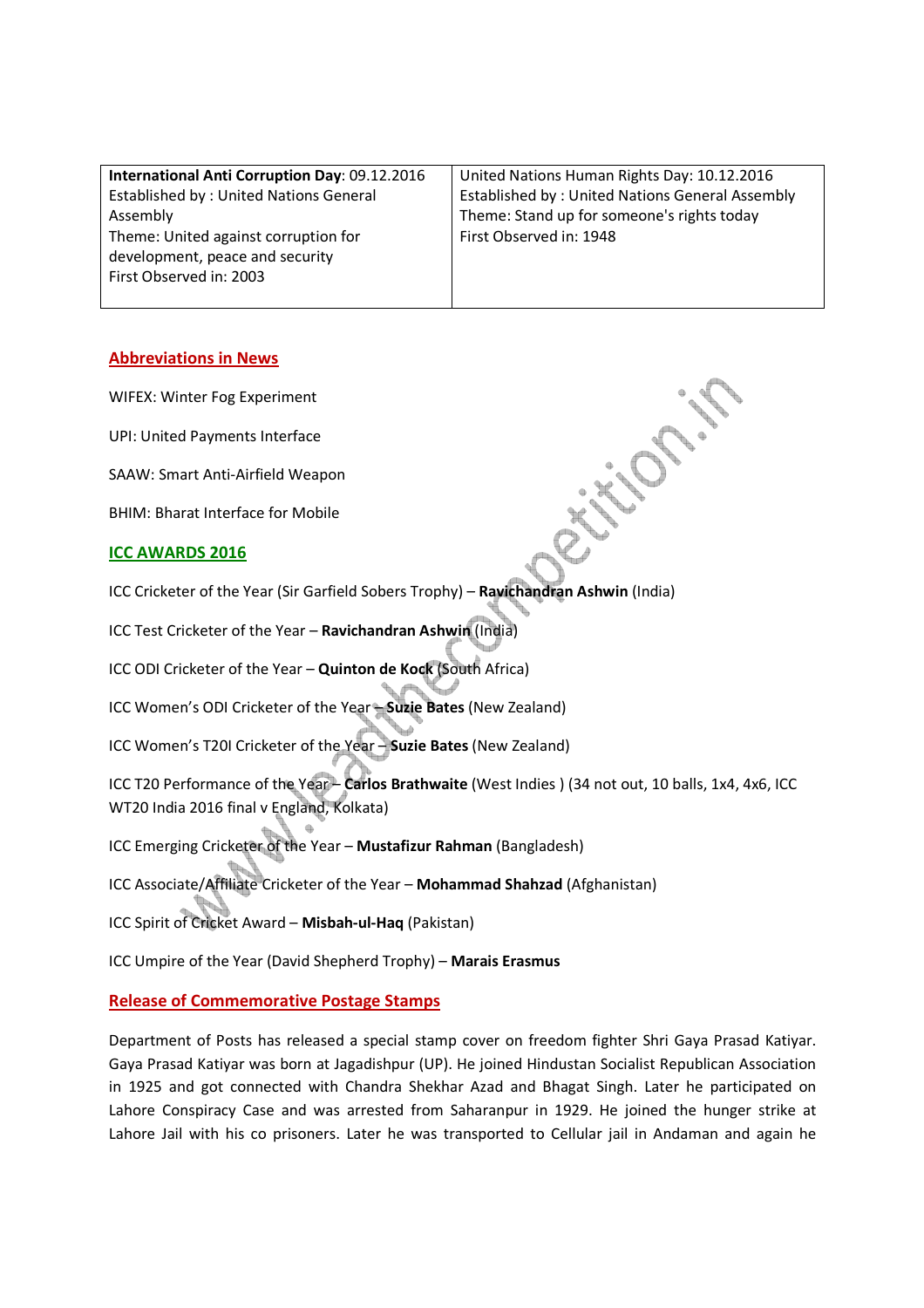participated on hunger strike there. He was repatriated in 1937 but again arrested and transported to cellular jail from where he was released in 1946.

Postage stamps were also released on Personalities Series: Bihar and Hardayal Municipal Heritage Public Library at Chandni Chowk, Delhi.

The eight personalities of Bihar whose commemorative stamps were released are:

1. Dr. Sachchidananda Sinha; 2. Karpoori Thakur; 3. Dashrath Manjhi; 4. Vidyapati; 5. Kailashpati Mishra; 6. Kunwar Singh; 7. Phanishwar Nath Renu and 8. Sri Krishna Sinha

# **AIFF AWARDS 2016**

Men's Player of the Year: **Jeje Lalpekhlua**

Woman Footballer of the Year: **Sasmita Malik**

Emerging Player of the Year: **Rowllin Borges**

Emerging Woman Footballer of the Year: **Sanju**

Award for Best Grassroots Development Programme: **Punjab Football Association**

Award for Best Referee: **Pranjal Banerjee**

Award for Best Assistant Referee: **Joseph Tony**

# **Sahitya Akademi Awards 2016**

| Language    | <b>Title and Genre</b>                        | <b>Author</b>           |
|-------------|-----------------------------------------------|-------------------------|
| Assamese    | Meghmalar Bhraman (Poetry)                    | Jnan Pujari             |
| Bengali     | Mahabharater Astadashi (Essays)               | Nrisinghaprasad Bhaduri |
| <b>Bodo</b> | Ang Maboroi Dong Dasong (Poetry)              | Anjali Narzary          |
| Dogri       | Cheta (Short stories)                         | Chhatrapal              |
| English     | Em and the big Hoom (Novel)                   | Jerry Pinto             |
| Gujarati    | Anekek (Poetry)                               | Kamal Vora              |
| Hindi       | Paarijat (Novel)                              | Nasira Sharma           |
| Kannada     | Swatantryada Ota (Novel)                      | Boluwaru Mohammad Kunhi |
| Kashmiri    | Aane Khane (Criticism)                        | Aziz Hajini             |
| Konkani     | Kale Bhangar (Novel)                          | Edwin J.F. D'souza      |
| Maithili    | Barki Kaki at Hotmail Dot Com (Short stories) | Shyam Darihare          |
| Malayalam   | Shyamamadhavam (Poetry)                       | Prabha Varma            |
| Manipuri    | Cheptharaba Eshingpun (Short Stories)         | Moirangthem Rajen       |
| Marathi     | Aalok (Short stories)                         | Asaram Lomate           |
| Nepali      | Janmabhumi Mero Swadesh (Novel)               | Gita Upadhyay           |
| Odia        | Prapti (Short Stories)                        | Paramita Satpathy       |
| Punjabi     | Masia Di Raat (Play)                          | Swarajbir               |
| Rajasthani  | Murdjat Ar Dujee Kahaniyan (Short Stories)    | Bulaki Sharma           |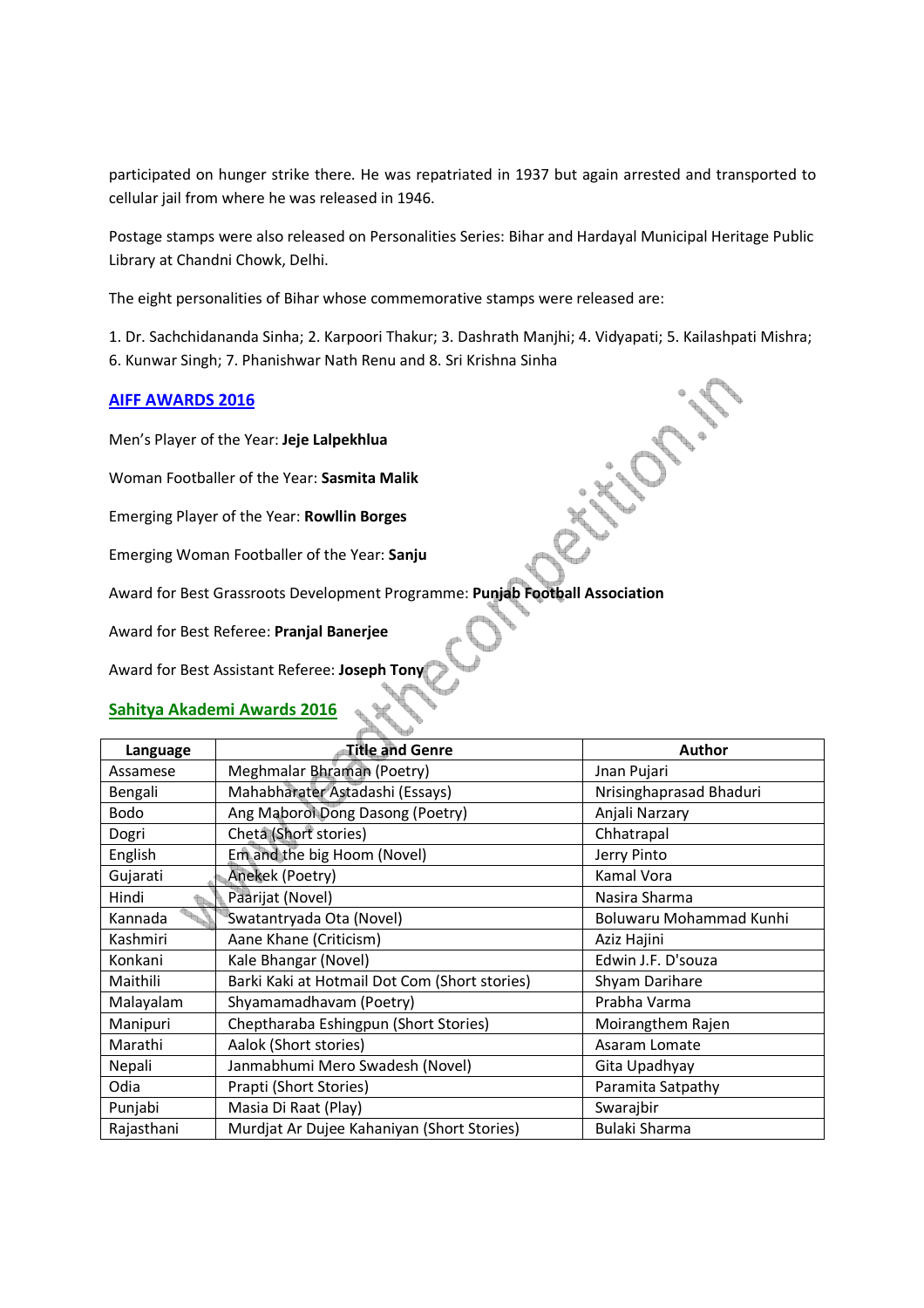| Sanskrit | Kavyanirjhari (Poetry)                           | Sitanath Acharya      |
|----------|--------------------------------------------------|-----------------------|
| Santali  | Nalha (Poetry)                                   | Gobinda Chandra Majhi |
| Sindhi   | Akhar Katha (Poetry)                             | Nand Javeri           |
| Tamil    | Oru Siru Isai (Short Stories)                    | Vannadhasan           |
| Telugu   | Rajanigandha (Poetry)                            | Papineni Sivasankar   |
| Urdu     | Mabad-e-Jadidiat Se Naye Ahed Ki Takhliqiyat Tak | Nizam Siddiqui        |
|          | (Criticism)                                      |                       |

# **India England Test Series 2016**

| <b>Test Match</b> | Venue         | Won by | Player of the match     |
|-------------------|---------------|--------|-------------------------|
|                   | Rajkot        | Drawn  | MM Ali (England)        |
|                   | Visakhapatham | India  | Jayant Yadav (India)    |
|                   | Mohali        | India  | Ravindra Jadeja (India) |
|                   | Mumbai        | India  | Virat Kohli (India)     |
|                   | Chennai       | India  | Karun Nair (India)      |

Player of the Series: **Virat Kohli**

First Englishman to cross 11,000 runs: **Alastair Cook** (5th test)

**Karun Nair** became the second India to score a triple century after Virender Sehwag and only the third man in the game's history to convert a maiden Test ton into a triple.

# **Pradhan Mantri Garib Kalyan Yojana, 2016**

The Taxation and Investment Regime for Pradhan Mantri Garib Kalyan Yojana, 2016 (the Scheme) introduced vide The Taxation Laws (Second Amendment) Act, 2016 commenced on 17th December, 2016 and shall remain open for declarations up to 31st March, 2017.

The salient features of the Scheme are as under:

Declaration under the Scheme can be made by any person in respect of undisclosed income in the form of cash or deposits in an account with bank or post office or specified entity.

Tax @30% of the undisclosed income, surcharge @33% of tax and penalty @10% of such income is payable besides mandatory deposit of 25% of the undisclosed income in Pradhan Mantri Garib Kalyan Deposit Scheme, 2016. The deposits are interest free and have a lock-in period of four years.

The income declared under the Scheme shall not be included in the total income of the declarant under the Income-tax Act for any assessment year.

The declarations made under the Scheme shall not be admissible as evidence under any Act (eg. Central Excise Act, Wealth-tax Act, Companies Act etc.). However, no immunity will be available under Criminal Acts mentioned in section 199-O of the Scheme.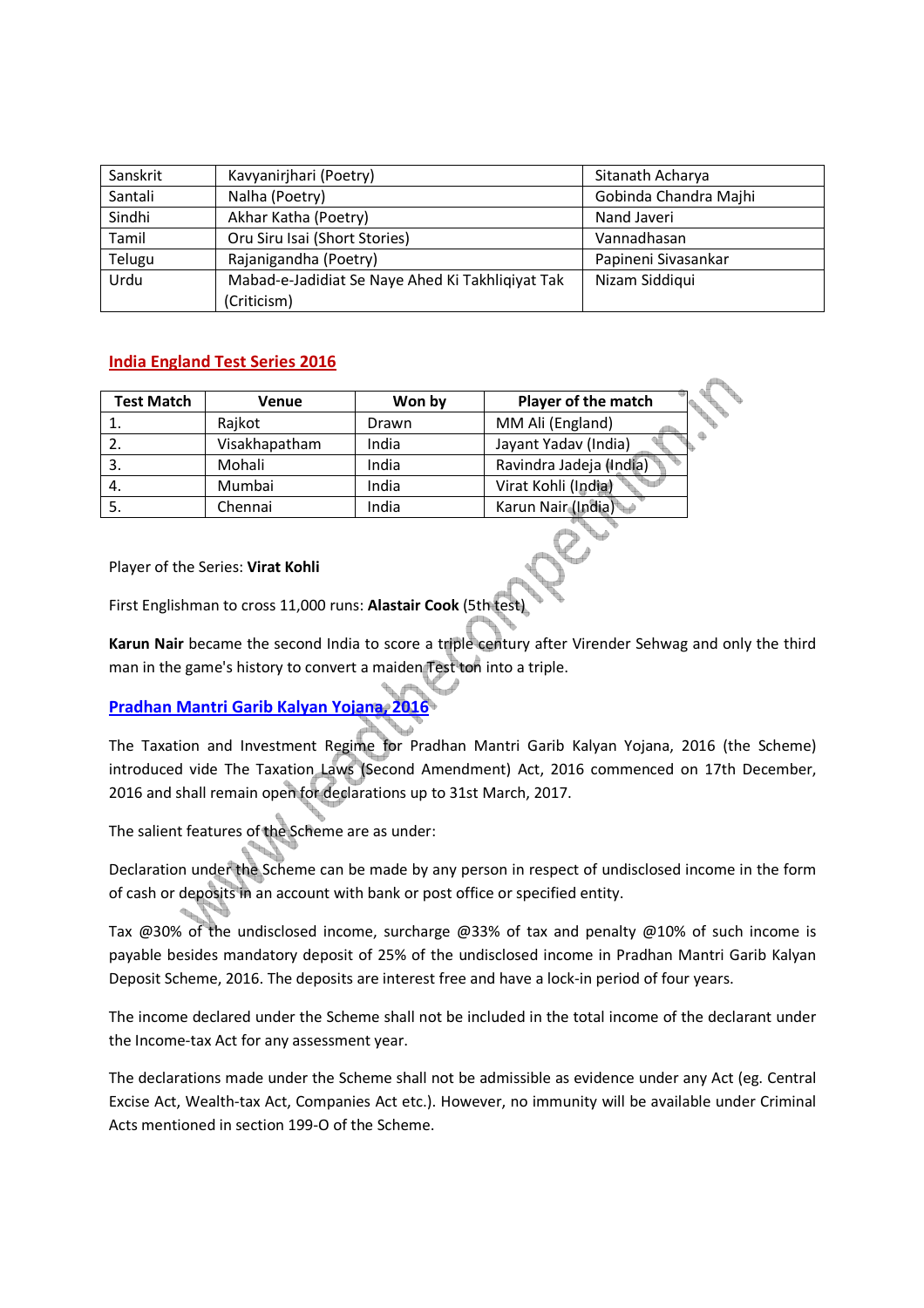Non declaration of undisclosed cash or deposit in accounts under the Scheme will render such undisclosed income liable to tax, surcharge and cess totaling to 77.25% of such income, if declared in the return of income. In case the same is not shown in the return of income a further penalty @10% of tax shall also be levied followed by prosecution. It may be noted that the provisions for levy of penalty for misreporting of income @200% of tax payable under section 270A of the Income-tax Act have not been amended and shall continue to apply with respect to cases falling under the said section.

The Taxation Laws (Second Amendment) Act, 2016 has also amended the penalty provisions in respect of search and seizure cases. The existing slab for penalty of 10%, 20% & 60% of income levied under section 271AAB has been rationalised to 30% of income, if the income is admitted and taxes are paid. Otherwise a penalty @60% of income shall be levied.

# **Launch of RESOURCESAT-2A**

Launch Date: 07 Dec 2016

Launched from: Satish Dhawan Space Centre SHAR, Sriharikota.

Launch vehicle: PSLV-C36

Like its predecessors RESOURCESAT-1 and 2, RESOURCESAT-2A has a unique 3-Tier imaging system with Advanced Wide Field Sensor (AWiFS), Linear Imaging Self Scanner-3 (LISS-3) and Linear Imaging Self Scanner-4 (LISS-4) cameras. The AWiFS provides images with a sampling of 56 metres, a swath of 740 km and a revisit of 5 days whereas the LISS-3 provides 23.5 metre sampled images with 141 km swath and a repitivity of 24 days. LISS-4 provides 5.8 metre sampled images with 70 km swath and a revisit of 5 days.

The data sent by RESOURCESAT-2A will be useful for agricultural applications like crop area and crop production estimation, drought monitoring, soil mapping, cropping system analysis and farm advisories generation.

This is the launch vehicle's 38th flight (37th consecutively successful mission). The total number of satellites launched by PSLV is 122 (43 Indian and remaining 79 from abroad.

# **Amritsar Declaration**

Made at: Sixth Ministerial Conference of the Heart of Asia - Istanbul Process (HoA-IP) in Amritsar on 04 Dec 2016

Chaired by: Shri Arun Jaitley and Mr. Salahauddin Rabbani (Foreign Minister of Afghanistan)

Inaugurated by: Shri Narendra Modi and Mr. Mohammad Ashraf Ghani (President of Afghanistan)

Participating countries: Afghanistan, Azerbaijan, China, India, Iran, Kazakhstan, Kyrgyz Republic, Pakistan, Russia, Saudi Arabia, Tajikistan, Turkey, Turkmenistan, the United Arab Emirates, and the United Nations.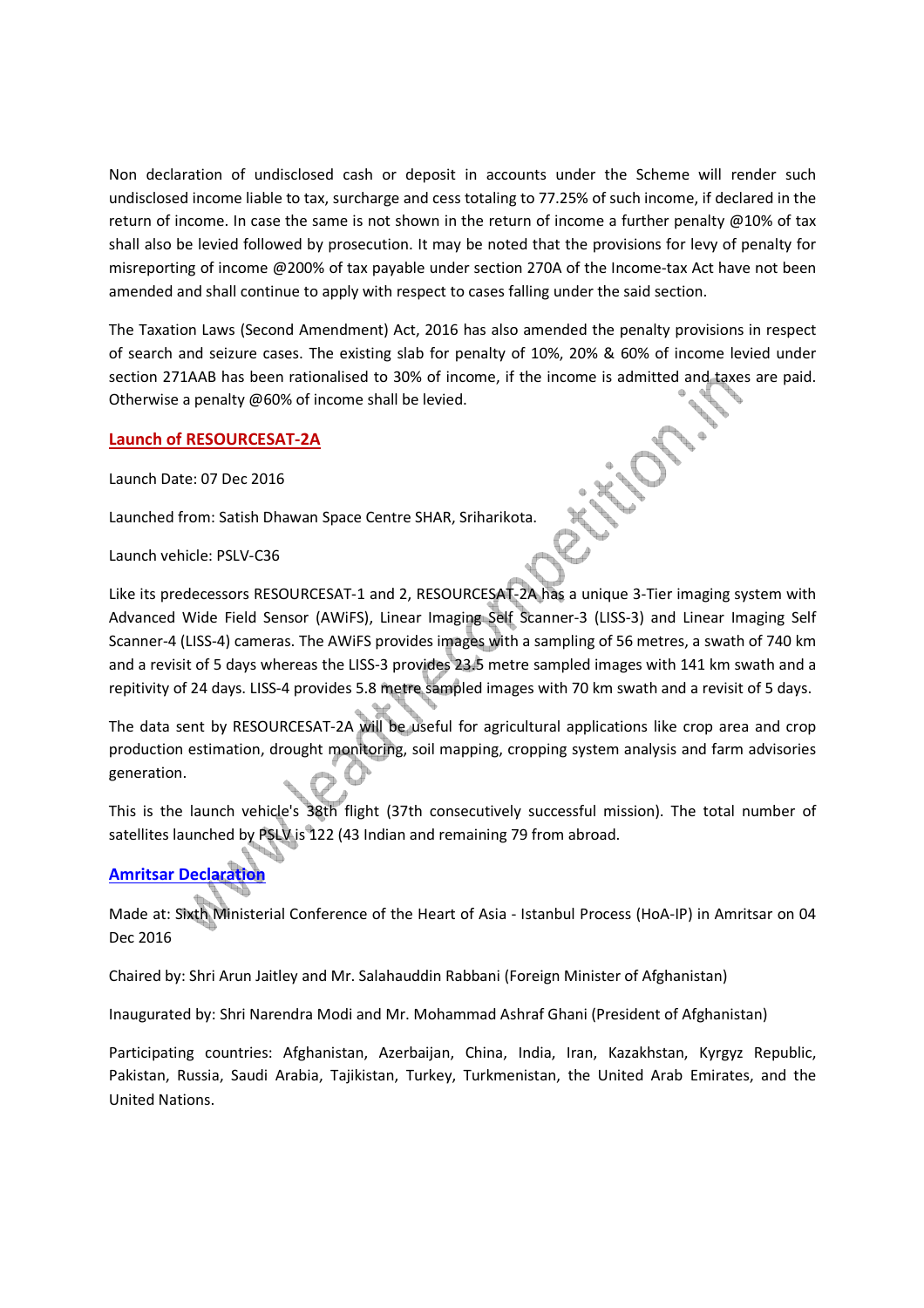#### Guest countries: Austria, Bulgaria, Latvia and Uzbekistan

### Salient Features of Amritsar Declaration

Recognized that terrorism is the gravest challenge that the Heart of Asia region and the rest of the international community faces. It recognized the necessity of taking serious measures to address recruitment of youth to extremist and terrorist networks.

It undertook to develop a regional approach to counter radicalization by tasking relevant experts from the fields of security, education and local governance to meet in the first half of 2017 to identify key areas to be addressed for developing this regional approach and provide recommendations to be presented to the Senior Officials Meeting of the HoA-IP in the first half of 2017 for further action on this critical issue.

It expressed concern about the increase in production and cultivation of opium in Afghanistan, the volume of drug trafficking and demand in the HoA Region and beyond. In this regard, it recognised that it was essential to integrate a comprehensive approach in addressing the drug problem of Afghanistan and the HoA region.

It urged all Afghan Taliban groups and all other armed groups to enter into peace talks with the Government of Afghanistan and also urged all those countries in the region and beyond who have leverages and influence to help bring the Taliban to the negotiation table.

# **100 million for 100 million**

Campaign organised by: Nobel Laureate Kailash Satyarthi

Launched by: President Shri Pranab Mukherjee on 11.12.16.

Aim of the campaign: To mobilise 100 million youth and children for 100 million underprivileged children across the world, to end child labour, child slavery, violence against children and promote the right of every child to be safe, free, and educated, over the next 5 years.

# **Current Affairs Questions**

1. National Mathematics Day is observed on

a. December 20 b. December 22 c. December 24 d. December 26

2. Which country did India defeat to win the 2016 Under-19 Asia Cup international cricket tournament held in Sri Lanka in December 2016?

a. Pakistan b. Bangladesh c. Sri Lanka d. Malaysia

3. Garv-II App launched by Govt of India is related to

a. Household electrification b. Swachh Bharat Abhiyan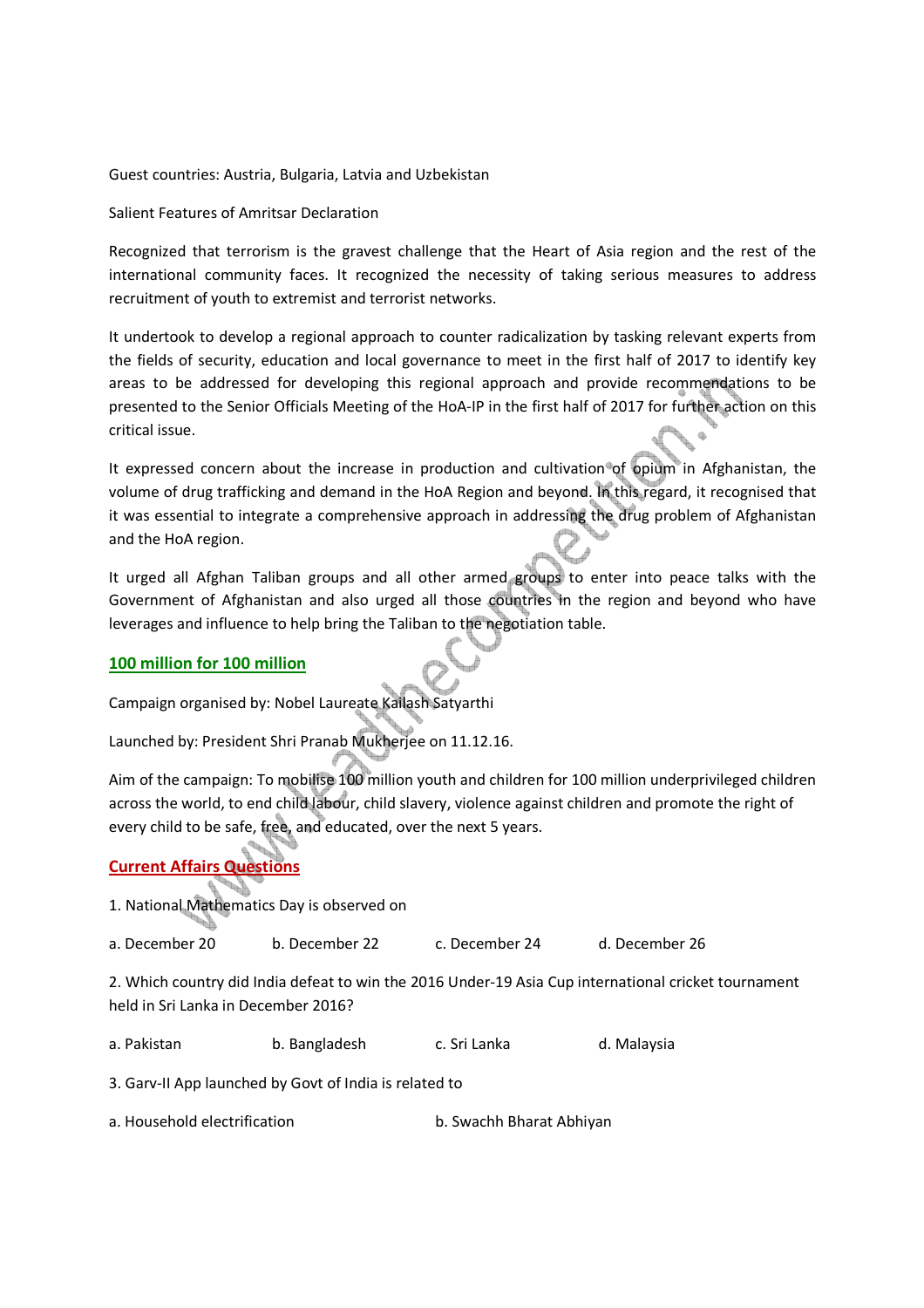| c. Currency Demonetization                                                                                                               |                                                                 | d. Drinking water in villages                                                                |                                                                                                           |  |  |  |
|------------------------------------------------------------------------------------------------------------------------------------------|-----------------------------------------------------------------|----------------------------------------------------------------------------------------------|-----------------------------------------------------------------------------------------------------------|--|--|--|
| 4. Which state observes its Statehood Day on 01 December?                                                                                |                                                                 |                                                                                              |                                                                                                           |  |  |  |
| a. Manipur                                                                                                                               | b. Nagaland                                                     | c. Sikkim                                                                                    | d. Goa                                                                                                    |  |  |  |
|                                                                                                                                          |                                                                 |                                                                                              | 5. At which of the following places was a statue of renowned Tamil poet Thiruvalluvar installed recently? |  |  |  |
| a. Varanasi                                                                                                                              | b. Mathura                                                      | c. Allahabad                                                                                 | d. Haridwar                                                                                               |  |  |  |
|                                                                                                                                          |                                                                 | 6. Which of the following football clubs lost 18 of its players in an air-crash in Columbia? |                                                                                                           |  |  |  |
| a. Chapecoense                                                                                                                           | b. Atletico Mineiro                                             | c. Corinthians                                                                               | d. Atletico Nacional                                                                                      |  |  |  |
|                                                                                                                                          | 7. Stephane Del Vale who was crowned Miss World 2016 belongs to |                                                                                              |                                                                                                           |  |  |  |
| a. Venezuela                                                                                                                             | b. Costa Rica                                                   | c. Puerto Rico                                                                               | d. Portugal                                                                                               |  |  |  |
|                                                                                                                                          |                                                                 | 8. Which state awards the Yash Bharti Awards to felicitate person in various fields?         |                                                                                                           |  |  |  |
| a. Madhya Pradesh                                                                                                                        | b. Karnataka                                                    | c. Uttar Pradesh                                                                             | d. Rajasthan                                                                                              |  |  |  |
|                                                                                                                                          |                                                                 | 9. Which of the following teams won the 2016 Indian Super League football tournament?        |                                                                                                           |  |  |  |
| a. Atletico de Kolkata                                                                                                                   | b. Kerala Blasters                                              | c. Chennaiyin                                                                                | d. Delhi Dynamos                                                                                          |  |  |  |
| 10. On which date is the National Pollution Control Day observed in memory of people who lost their<br>lives in Bhopal gas tragedy 1984? |                                                                 |                                                                                              |                                                                                                           |  |  |  |
| a. Dec 2                                                                                                                                 | b. Dec 3                                                        | c. Dec 4                                                                                     | d. Dec 5                                                                                                  |  |  |  |
|                                                                                                                                          |                                                                 | 11. Who of the following has been ranked the World's Most Powerful Person by Forbes?         |                                                                                                           |  |  |  |
| a. Barack Obama                                                                                                                          | b. Vladimir Putin                                               | c. Donald Trump                                                                              | d. Angela Merkel                                                                                          |  |  |  |
| 12. With which of the following sports is Nico Rosberg associated?                                                                       |                                                                 |                                                                                              |                                                                                                           |  |  |  |
| a. Cycling                                                                                                                               | b. Golf                                                         | c. Mountaineering                                                                            | d. Formula 1 Car Racing                                                                                   |  |  |  |
| 13. Ekuverin was a joint military exercise between the Indian Army and the defence forces of                                             |                                                                 |                                                                                              |                                                                                                           |  |  |  |
| a. Mauritius                                                                                                                             | b. Singapore                                                    | c. Oman                                                                                      | d. Maldives                                                                                               |  |  |  |
| concessions?                                                                                                                             |                                                                 |                                                                                              | 14. For which category of travellers has the Indian Railways made AADHAR card mandatory for availing      |  |  |  |
| a. Children below 5 years                                                                                                                |                                                                 | b. Freedom fighters                                                                          |                                                                                                           |  |  |  |

c. Senior citizens d. Physically challenged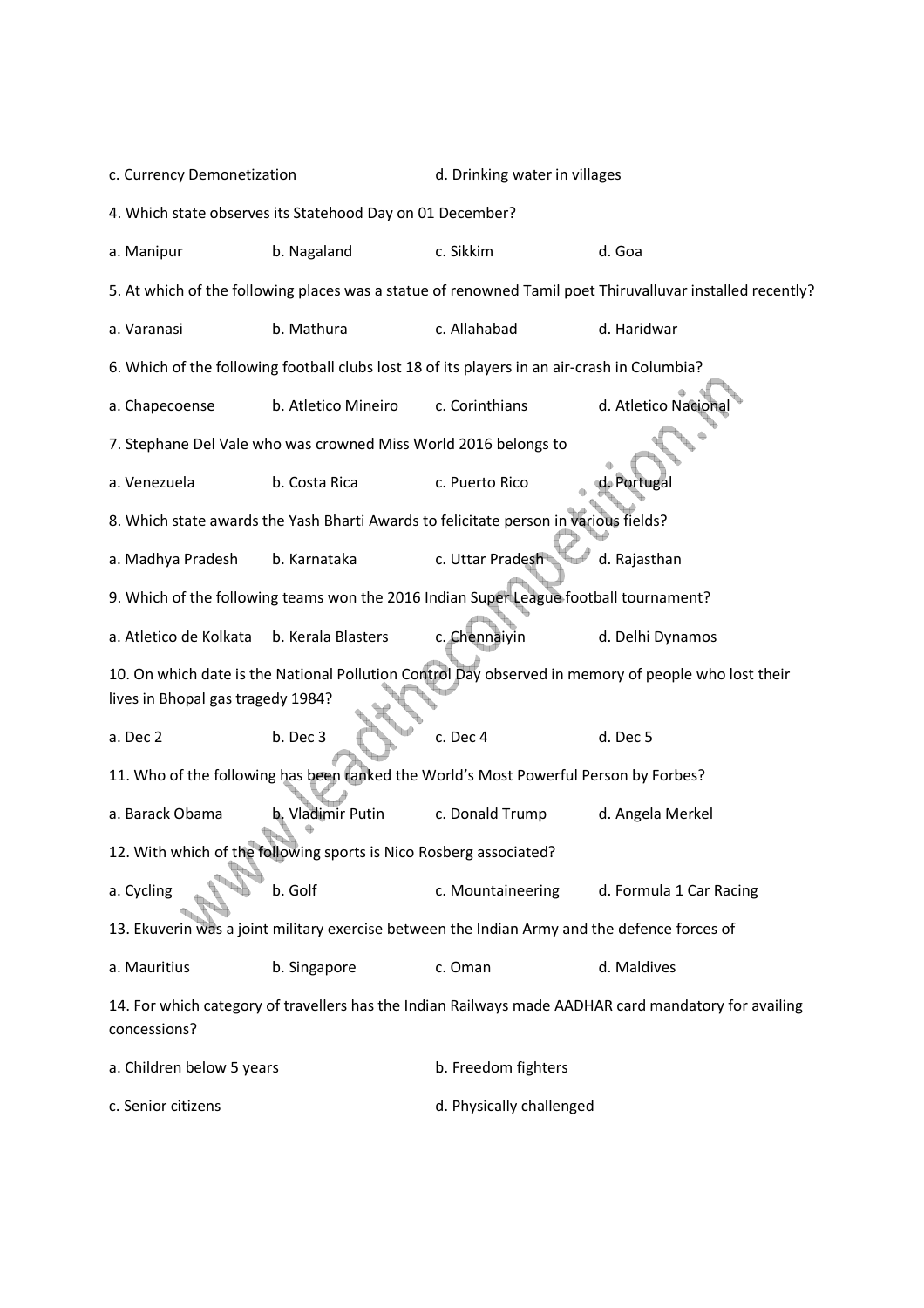| 15. Which South American country demonetized its highest denomination of 100 bolivar banknotes<br>recently?                          |                                                                                                          |                               |                                                                                                         |  |  |  |
|--------------------------------------------------------------------------------------------------------------------------------------|----------------------------------------------------------------------------------------------------------|-------------------------------|---------------------------------------------------------------------------------------------------------|--|--|--|
| a. Venezuela                                                                                                                         | b. Columbia                                                                                              | c. Chile                      | d. Peru                                                                                                 |  |  |  |
| Sukhoi 30MK2 fighter aircraft?                                                                                                       |                                                                                                          |                               | 16. With which of the following countries has India entered into an agreement to train its pilots on    |  |  |  |
| a. Indonesia                                                                                                                         | b. Vietnam                                                                                               | c. Thailand                   | d. Myanmar                                                                                              |  |  |  |
|                                                                                                                                      | 17. How many double centuries has Virat Kohli scored in the calendar year 2016?                          |                               |                                                                                                         |  |  |  |
| a. one                                                                                                                               | b. two                                                                                                   | c. three                      | d. none                                                                                                 |  |  |  |
|                                                                                                                                      |                                                                                                          |                               | 18. Which country won the Women's Asia Cup T20 cricket tournament held in Thailand recently?            |  |  |  |
| a. Pakistan                                                                                                                          | b. Sri Lanka                                                                                             | c. India                      | d. Bangladesh                                                                                           |  |  |  |
| named                                                                                                                                |                                                                                                          |                               | 19. The annual bilateral maritime exercise between the Indian Navy and the Royal Navy held recently is  |  |  |  |
| a. Exercise Konkan                                                                                                                   | b. Exercise Kyant                                                                                        | c. Exercise Sahyadri          | d. Exercise Kutch                                                                                       |  |  |  |
| in December 2016?                                                                                                                    | 20. What was the name of the cyclone which the eastern coast of India causing loss to property and lives |                               |                                                                                                         |  |  |  |
| a. Kyant                                                                                                                             | b. Vardah                                                                                                | c. Hudhud                     | d. Priya                                                                                                |  |  |  |
| 2016 passed by the Parliament recently?                                                                                              |                                                                                                          |                               | 21. How many types of disabilities have been recognised by the Rights of Persons with Disabilities Bill |  |  |  |
| a.7                                                                                                                                  | $b.$ 11                                                                                                  | c. 16                         | d.21                                                                                                    |  |  |  |
|                                                                                                                                      | 22. Which of the following is the correct expansion of UPI?                                              |                               |                                                                                                         |  |  |  |
| a. United Payments Interface                                                                                                         |                                                                                                          | b. Unified Payments Interface |                                                                                                         |  |  |  |
| c. Unified Payment by Internet                                                                                                       |                                                                                                          | d. Utility Payment Interface  |                                                                                                         |  |  |  |
| 23. What is the percentage of discount offered for cashless refuelling announced by the government to<br>encourage cashless economy? |                                                                                                          |                               |                                                                                                         |  |  |  |
| a. 0.25%                                                                                                                             | b. 0.50%                                                                                                 | c. 0.75%                      | d. 1%                                                                                                   |  |  |  |
|                                                                                                                                      | 24. Who of the following has been awarded the Sir Garfield Sobers Trophy by the ICC?                     |                               |                                                                                                         |  |  |  |
| a. Virat Kohli                                                                                                                       | b. R Ashwin                                                                                              | c. Alastair Cook              | d. Quentin d Kock                                                                                       |  |  |  |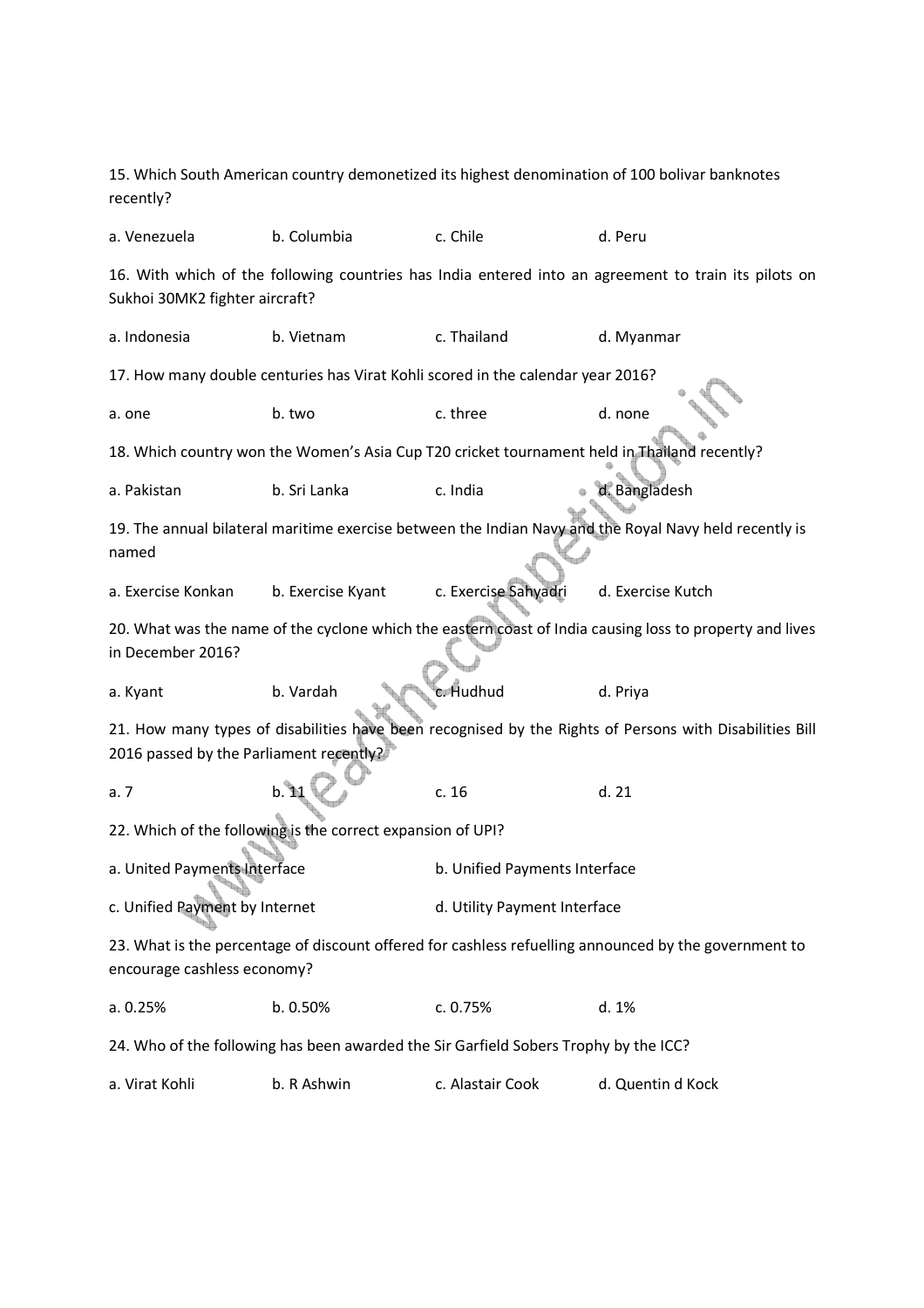25. Who of the following has been presented the ICFA Global Agriculture Leadership Lifetime Achievement Award 2016? a. Mukesh Ambani b. Aziz Premji c. Narayan Murthy d. Ratan Tata 26. Who of the following is the only Indian woman to be included in the ICC Women's Team of the Year 2016? a. Smriti Mardhana b. Mithali Raj c. Harmanpreet Kaur d. Poonam Raut 27. On which of the following libraries was commemorative postal stamp released recently? a. Khuda Baksh Oriental Library b. Asafia State Library c. Hardayal Municipal Heritage Public Library d. National Library of India 28. Who of the following has been awarded the Sahitya Akademi Award 2016 for his writings in English? a. Jerry Pinto b. Ruskin Bond c. Arvind Adiga d. Amitav Ghosh 29. Karun Nair who became the second Indian to score a triple century in Test cricket achieved the feat against England in the test match at a. Visakhapatnam b. Chennai c. Mumbai d. Rajkot 30. With which game is Shiva Kesavan associated? a. Lacrosse b. Luge c. Ringette d. Skiing 31. 100 million for 100 million is a campaign organised by a. Kailash Satyarthi b. Bezwada Wilson c. Anna Hazare d. T.M. Krishna 32.Who of the following has been chosen as the Men's Player of the Year by All India Football Federation? a. Sunil Chhetri b. Jeje Lalpekhlua c. Eugeneson Lyngdoh d. Robin Singh 33. In which state was Asia's first and longest cycle highway inaugurated recently? a. Rajasthan b. Maharashtra c. Gujarat d. Uttar Pradesh 34. At which of the following places is a nuclear power plant being set up in Andhra Pradesh? a. Kovvada b. Donakonda c. Amaravathi d. Tenali 35. Who has been chosen as the Person of the Year 2016 by the TIME magazine? a. Vladimir Putin b. Narendra Modi c. Donald Trump d. Hillary Clinton